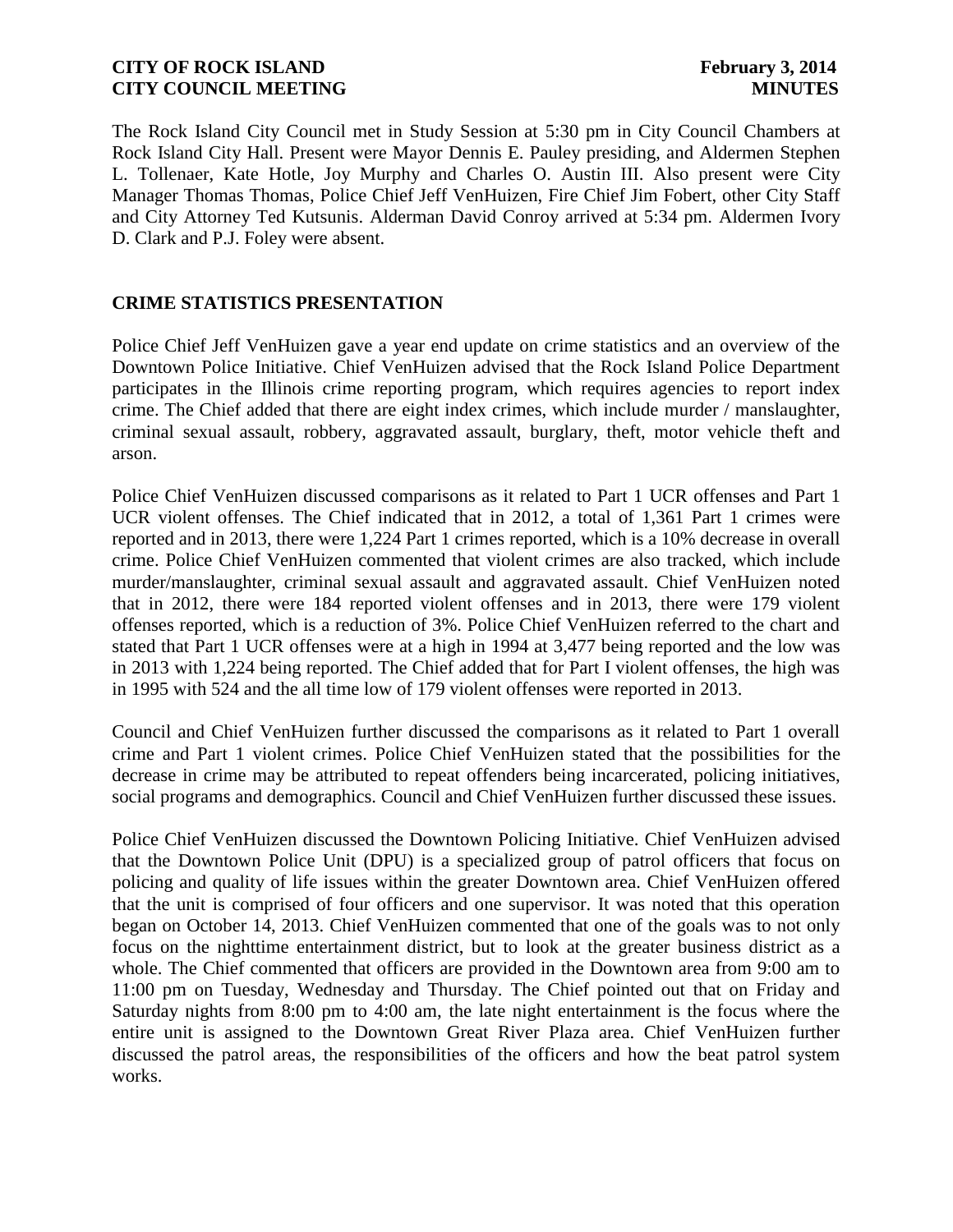Police Chief VenHuizen advised that the Downtown Police Unit's objectives include; mitigating illegal and nuisance activity in the business-entertainment district; build policing partnerships with businesses and residents within the Downtown; and instill confidence for business owners, residents and visitors. Police Chief VenHuizen briefly discussed the status of the Downtown Police Unit as it related to service.

Council and Chief VenHuizen further discussed the Downtown Police Unit.

# **FIRE DEPARTMENT UPDATE**

Fire Chief Jim Fobert gave an update on the Fire Department's infrastructure, firefighting and emergency medical services.

Fire Chief Fobert discussed infrastructure as it related to the four fire stations. Chief Fobert advised that a diesel generator was installed at Central Fire Station  $(5<sup>th</sup>$  Avenue) and the old generator and fuel tank were removed from the mechanical room in the basement. The Chief added that the sound system was replaced this year for the dispatch from RICOM. Chief Fobert commented that concrete was also replaced in the parking lot at Central Fire House. Chief Fobert stated that the engineering study has been completed for windows and entryways but it is being pushed back until next year. It was noted that a study for the HVAC system has been budgeted for 2014. Chief Fobert advised that the flat roof was replaced and a new furnace was installed on the  $2<sup>nd</sup>$  floor at Station 2 (Southwest). It was noted that work has begun on remodeling the kitchen. Chief Fobert stated that the picture window will be replaced in the kitchen in the near future and the new generator will be installed by spring of this year.

Fire Chief Fobert advised that all of the windows at Station 3 (30<sup>th</sup> Street & 16<sup>th</sup> Avenue) were replaced with more energy efficient windows. It was noted that the overhead door openers were replaced for the apparatus area. Chief Fobert noted that the generator project will be complete by this spring. Fire Chief Fobert indicated that they are looking to replace one of the heating units in the vehicle area next week at Station 4 (31<sup>st</sup> Avenue & 9<sup>th</sup> Street). Chief Fobert stated that the replacement of the front entryway will be pushed back until next year and the new generator will be installed this spring.

Chief Fobert advised that on the firefighting side in regards to personnel, there are 58 sworn and one civilian; two firefighters have completed probation and recruitment started in August of 2013 for a new candidate list. Chief Fobert stated that the Fire Department has three engines, one aerial ladder truck, a rescue squad, and a command SUV. It was noted that one engine and one SUV is in reserve for command. Chief Fobert commented that an MDT was installed in the command SUV and the new ladder truck was purchased and placed into service on December 26, 2013. Chief Fobert advised that they are looking towards replacing two of the engines that were purchased in 1997 with smaller vehicles to keep the costs down. Chief Fobert noted that they are looking to replace the reserve SUV that was purchased in 1997 with a pickup style of truck. Fire Chief Fobert discussed fire incident data as it related to total incidents, estimated losses and average response time for 2012 and 2013. Chief Fobert discussed changes as it related to response territories concerning vehicles, EMS calls and high volume response areas.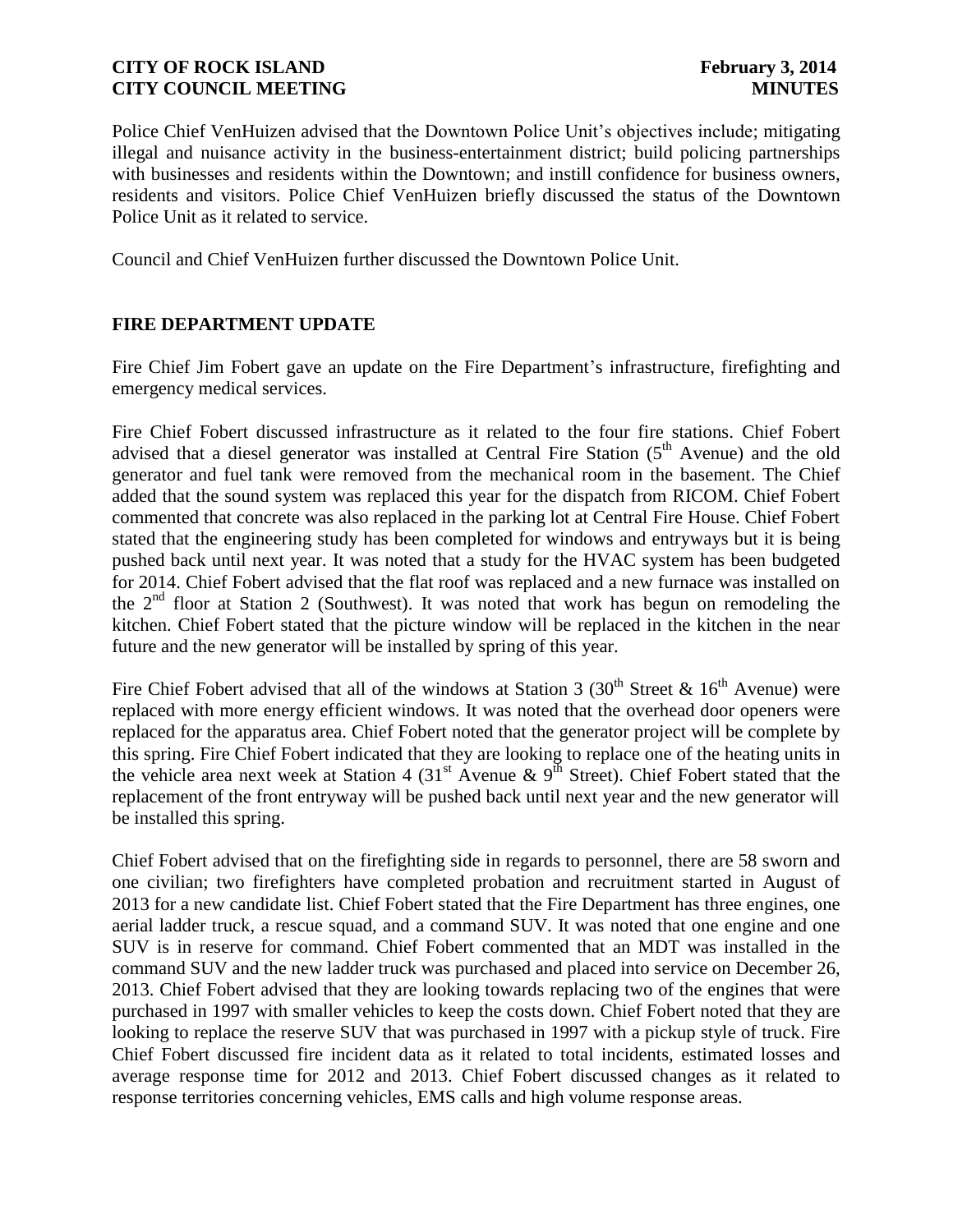On the emergency medical services side, Chief Fobert stated that the Fire Department has two advanced life support ambulances and one ALS ambulance in reserve. It was noted that four fire apparatus also provide ALS care. Chief Fobert advised that MDT's were installed in all three ambulances, and Wi-Fi hotspots were installed for the MDT's and new heart monitors for sending 12 lead data to the hospital. Chief Fobert discussed EMS incident data as it related to total incidents and average response time for 2012 and 2013. Fire Chief Fobert advised that new heart monitors were purchased and placed into service in 2013. Chief Fobert commented that the Fire Department is proposing to purchase a new heart monitor for Engine 32 at Station 2. Chief Fobert further discussed this item.

Council discussed Fire Chief Fobert's presentation.

#### **ADJOURNMENT**

A motion made by Alderman Hotle and seconded by Alderman Murphy to adjourn the meeting carried by the following Aye and No vote. Those voting Aye being; Alderman Tollenaer, Alderman Hotle, Alderman Murphy, Alderman Austin and Alderman Conroy; those voting No, none. The meeting was adjourned at 6:27 pm.

> \_\_\_\_\_\_\_\_\_\_\_\_\_\_\_\_\_\_\_\_\_\_\_\_\_\_\_ Aleisha L. Patchin, City Clerk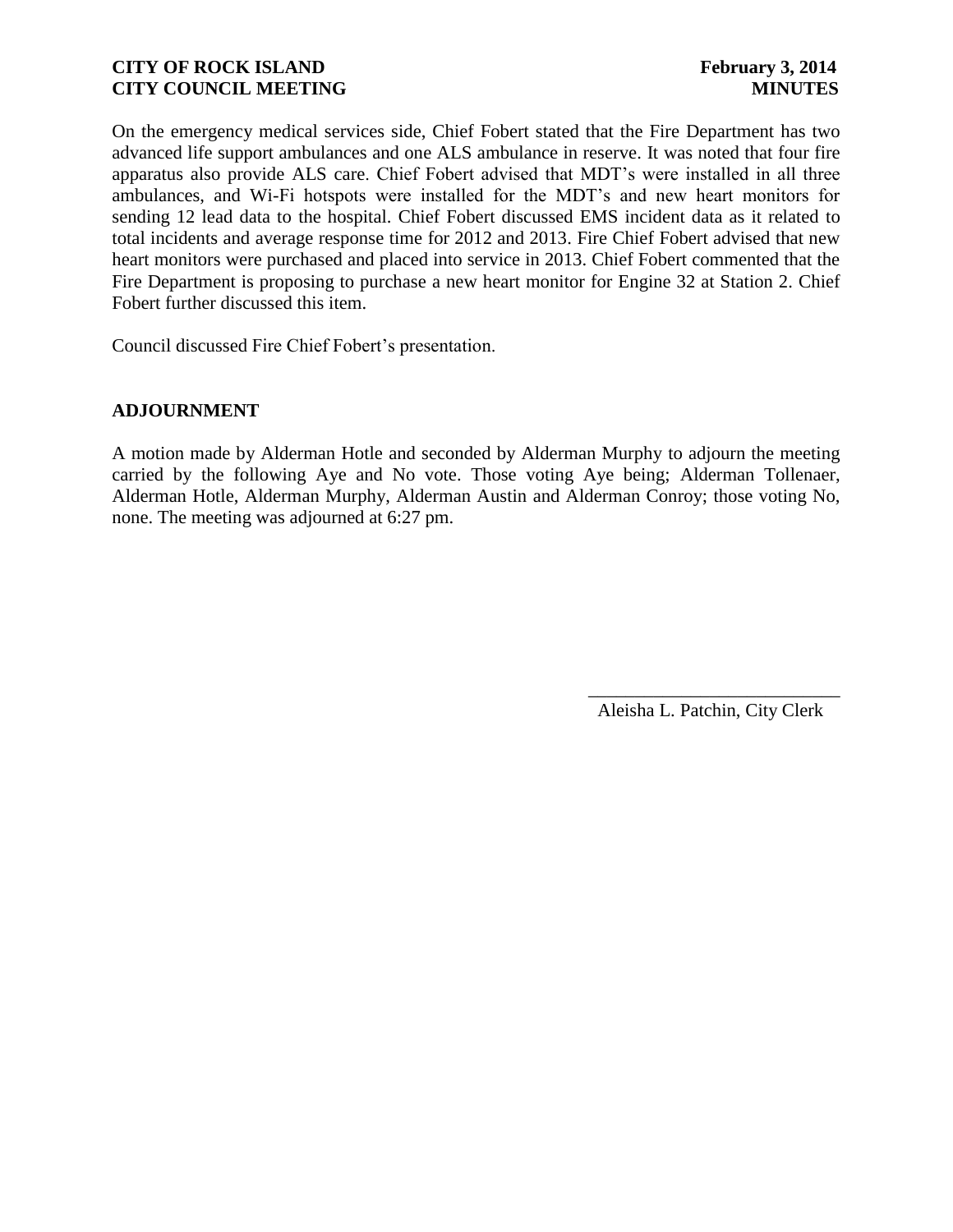Rock Island City Council met in regular session at 6:45 pm in Council Chambers of Rock Island City Hall. Present were Mayor Dennis E. Pauley presiding, and Aldermen Stephen L. Tollenaer, Kate Hotle, Joy Murphy, Charles O. Austin III and David Conroy. Also present were City Manager Thomas Thomas and City Attorney Ted Kutsunis. Aldermen Ivory D. Clark and P.J. Foley were absent.

#### Introductory Proceedings

Mayor Pauley called the meeting to order and led in the Pledge of Allegiance. Alderman Murphy gave the Invocation.

# Agenda Item #5 **Minutes of the meeting of January 20, 2014.**

A motion was made by Alderman Hotle and seconded by Alderman Austin to approve the minutes of the meeting of January 20, 2014 as printed. The motion carried by the following Aye and No vote; those voting Aye being; Alderman Tollenaer, Alderman Hotle, Alderman Murphy, Alderman Austin and Alderman Conroy; those voting No, none.

# Agenda Item #6 **Update Rock Island by Mayor Pauley.**

Mayor Pauley advised that the City of Rock Island is currently accepting applications online for the position of Police Officer. Applications will be accepted until February 13, 2014 at 5:00 pm. The Mayor added that applicants must have completed an online application by the required deadline to be eligible to take the physical agility test on March 15, 2014 at the Pepsico Recreation Center,  $1025 \cdot 30^{th}$  Street, between the hours of 8:00 am and 11:00 am. Registration will begin at 8:00 am and testing will follow. A valid driver's license must be presented the day of the agility test. Mayor Pauley stated that the written test is scheduled for March 15, 2014 at 1:00 pm - location will be announced upon successfully completing the physical agility test. Any questions, please call (309) 732-2058.

Mayor Pauley stated that the Outdoor Show is coming to the Quad City Expo Center February 13 through February 16, 2014. Hours are Thursday,  $4:00 \text{ pm} - 8:00 \text{ pm}$ , Friday 12:00 pm – 8:00 pm, Saturday 9:00 am  $-$  8:00 pm and Sunday from 10:00 am  $-$  4:00 pm. Bring the kids and visit the trout pond, minnow races and archery at the Kids Kamp. From boats and tackle to decoys and gear…it's a sportsman's paradise! Attend seminars and presentations from big-name fishing professionals! Mayor Pauley advised that Adult tickets are \$7.00, Kids 6-16 are \$1.00 and kids under 6 are free. Friday is Senior Day from noon to 4:00 pm – just \$5.00 tickets at the door.

Mayor Pauley indicated that Thursday, February 13, 2014 at 6:30 pm in the Community Room of the Main Library on the 2nd floor, Rev. Dwight Ford, Director of the Martin Luther King, Jr. Community Center, presents a discussion for Black History Month titled A Leap of Faith: The History of the Moral and Ethical Agency of the Black Church.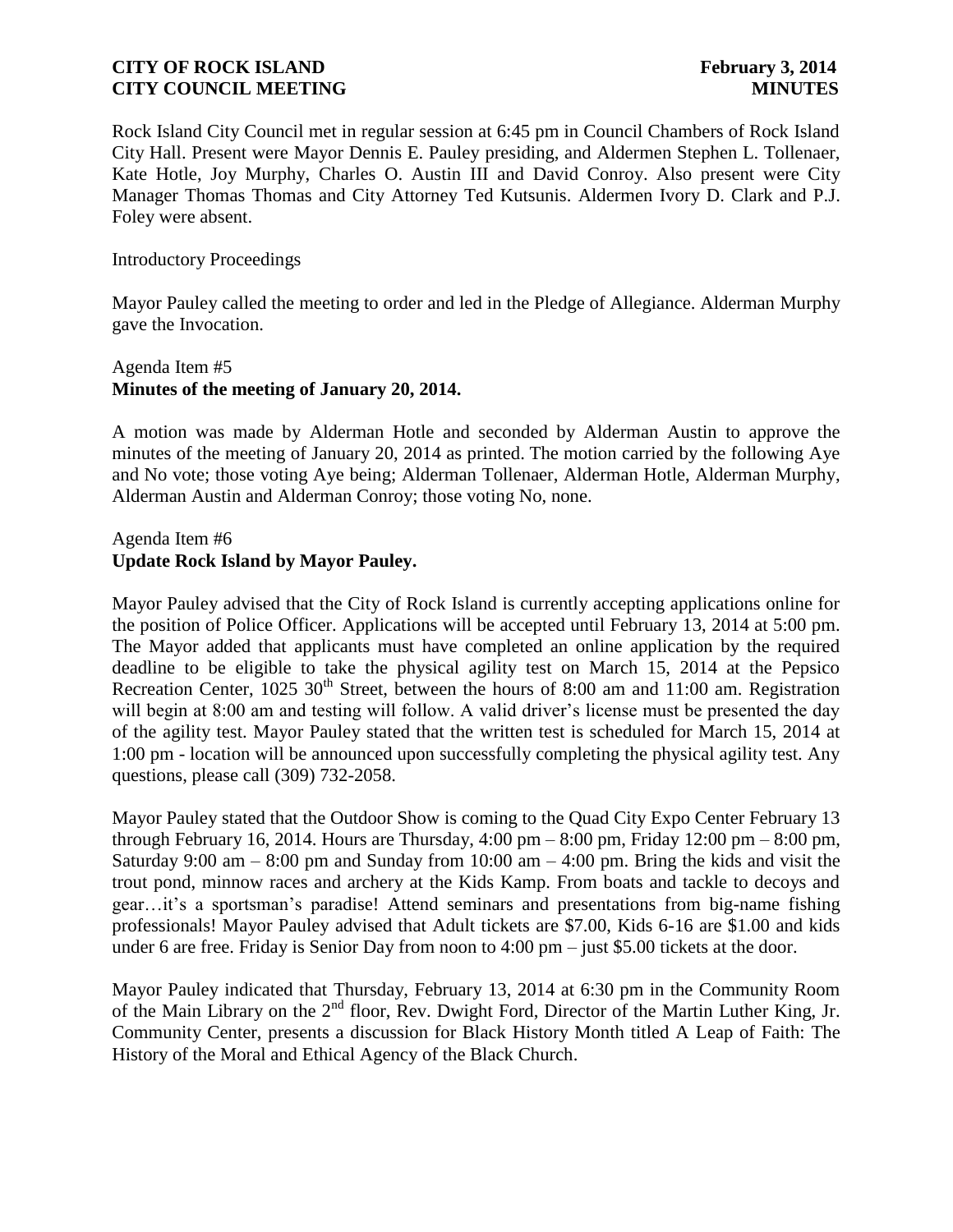Mayor Pauley advised that the Rock Island County Branch #3268 NAACP Religious Affairs Committee is hosting the  $6<sup>th</sup>$  Annual Community Day on Sunday, February 23, 2014 at 3:30 pm. Gaines Chapel AME Church of East Moline will be the host church with their pastor, Rev. Adrian L. Johnson delivering the message "Knowing Who We Are, Helps Us Know What We Need To Do." The Mayor added that refreshments will be served immediately following the program. Gaines Chapel is located at 311 19<sup>th</sup> Street, East Moline.

Mayor Pauley stated that the golf season is quickly approaching. Get your golf swing back in the groove. Take some swings and hit some balls in the Recreation Gym at the Rock Island Fitness & Activity Center. The Mayor added that there are four hitting stations with hitting net, turf mat, tee and practice balls. Available every Tuesday and Thursday from 10:00 am – 4:00 pm. Sign up for 30 minutes or a full hour. \$5.00 per 30 minutes. Call (309) 732-7275 or stop in at RIFAC to sign up for a time.

Mayor Pauley indicated that free tax preparation assistance from certified volunteers will be available at the United Way Volunteer Income Tax Assistance (VITA) project next Saturday, February  $8<sup>th</sup>$  from 9:30 am to 2:00 pm at the Rock Island Main Library Community Room, 401 19<sup>th</sup> Street. Free tax preparation is provided at no cost to qualifying individuals and families. Mayor Pauley stated that appointments are strongly encouraged. Please call United Way of the Quad Cities to make an appointment and to find out what papers you need to bring with you before you come. The library cannot take appointments. To reach the United Way information line, call 2-1-1 or [\(563\) 355-9900.](tel:%28563%29%20355-9900)

#### Agenda Item #7

## **Presentation by Park Board Chair Fred Dasso in recognition of Parks and Recreation Director Bill Nelson as the Illinois Association of Park Districts Honored Professional for 2014.**

Mr. Dasso advised that on Friday, January  $24<sup>th</sup>$ , Bill Nelson, Director of the Rock Island Parks and Recreation Department received the Honored Professional Award at the Illinois Association of Park Districts and Illinois Park and Recreation Association's annual conference in Chicago.

Mr. Dasso explained that the award is given annually to a Parks and Recreation professional that has demonstrated remarkable talents in encouraging local board members to excel as citizen's advocates in order to advance the field of parks and recreation, and who has worked above and beyond the call of duty to promote park district representatives, forest preserves, conservation and recreational agencies in the community and throughout Illinois. Mr. Dasso then read the introduction that was read at the conference.

Mr. Nelson stated that he had no idea about the award. Mr. Nelson added that to be recognized by your peers is quite exceptional. Mr. Nelson commented that he loves this profession and thanked Council for this opportunity. Council congratulated Mr. Nelson on this honor.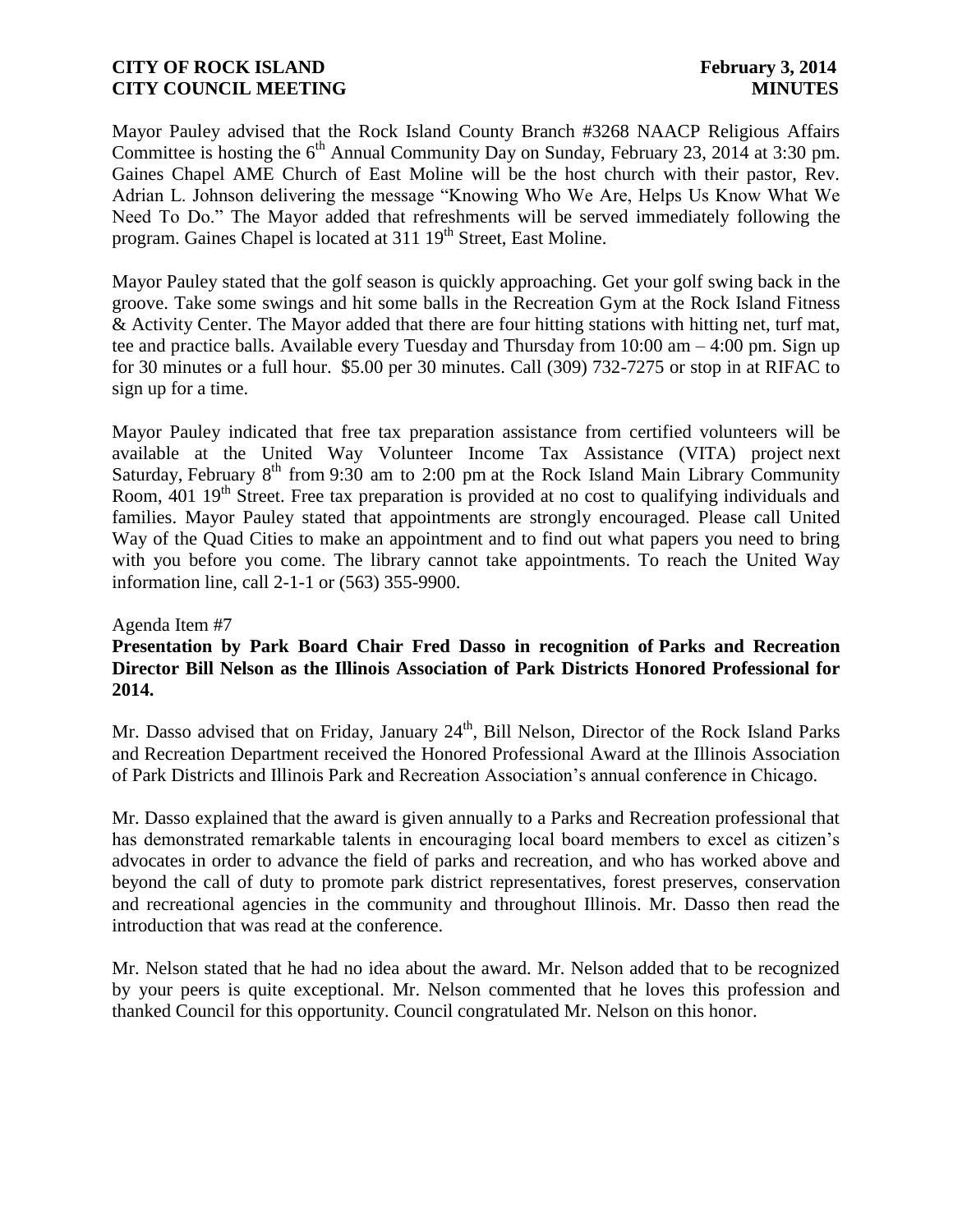#### Agenda Item #8

# **Presentation of the 2013 Commercial Beautification Awards.**

Beautification Commission member Bob Towler and Mayor Pauley presented the 2013 Commercial Beautification Awards. The Rotary Trophy winner was presented to One Hair Place located at 1301 30<sup>th</sup> Street. The Mayor's Award was presented to Against the Grain located at 1340 31<sup>st</sup> Street. The Beautification Commission Award was presented to Bike n' Hike located at 3913 14<sup>th</sup> Avenue, and the City Council Award was presented to DAR-JAC Antiques located at  $3115 \frac{14^{\text{th}}}{\text{Average}}$ .

The following businesses were awarded with Honorable Mention Certificates; Crawford Company, Thaddeus Electric, Quarter Til Tap, Unley Marine, Chuck's Auto Service, MJ Storm Investments, Mac Rock Inc. (McDonald's), Ganson's Bakery/Café, Rexie's Gourmet House, Herman's Inc., Billy Puckett Ins. Agency and Chippiannock Cemetery.

## Agenda Item #9 **Presentation of the Calendar Year 2014 Budget.**

Finance Director Cynthia Parchert presented to Council the Calendar Year 2014 Budget. Ms. Parchert advised that this is a nine month budget beginning April 1, 2014 and ending December 31, 2014. Ms. Parchert commented that this budget is organized differently than in the past; it contains the same data and includes the departmental summaries. Ms. Parchert added that the most significant difference within the budget document is that it is organized based on funds. It was noted that this change aligns the budget with the City's annual audit and management reporting. Ms. Parchert stated that the budget has been prepared with the goals of no property tax increase; general fund is balanced; services maintained at the high level citizens have grown to expect; continue to maintain the City's financial strength; and continued progress towards accomplishing the strategic goals developed by Council.

Ms. Parchert advised that the entire budget for all funds is a little over \$142 million. Ms. Parchert referred to the chart and stated that the general fund is at \$29.5 million and water and sewer is at \$29.1 million. Ms. Parchert added that the debt service is at \$18.1 million, which is a little larger than in prior years due to paying off the line of credit debt. Ms. Parchert indicated that personnel costs account for 25% of total expenditures, followed by capital at 22%. Ms. Parchert added that capital and debt include significant capital projects, which include; the Long Term Control Plan, new Police facility and the  $11<sup>th</sup>$  Street redevelopment.

Ms. Parchert pointed out that total budgeted revenue is approximately \$137 million. Ms. Parchert added that debt proceeds make up 28% of this revenue. Ms. Parchert explained that this is loan proceeds for the Long Term Control Plan and bond proceeds for the Police facility and the 11<sup>th</sup> Street redevelopment. It was noted that charges, which include ambulance and sewer rate adjustments, account for 14% of revenue. Ms. Parchert advised that total revenue is less than expenses; the difference is being funded by cash on hand, derived from carryover projects.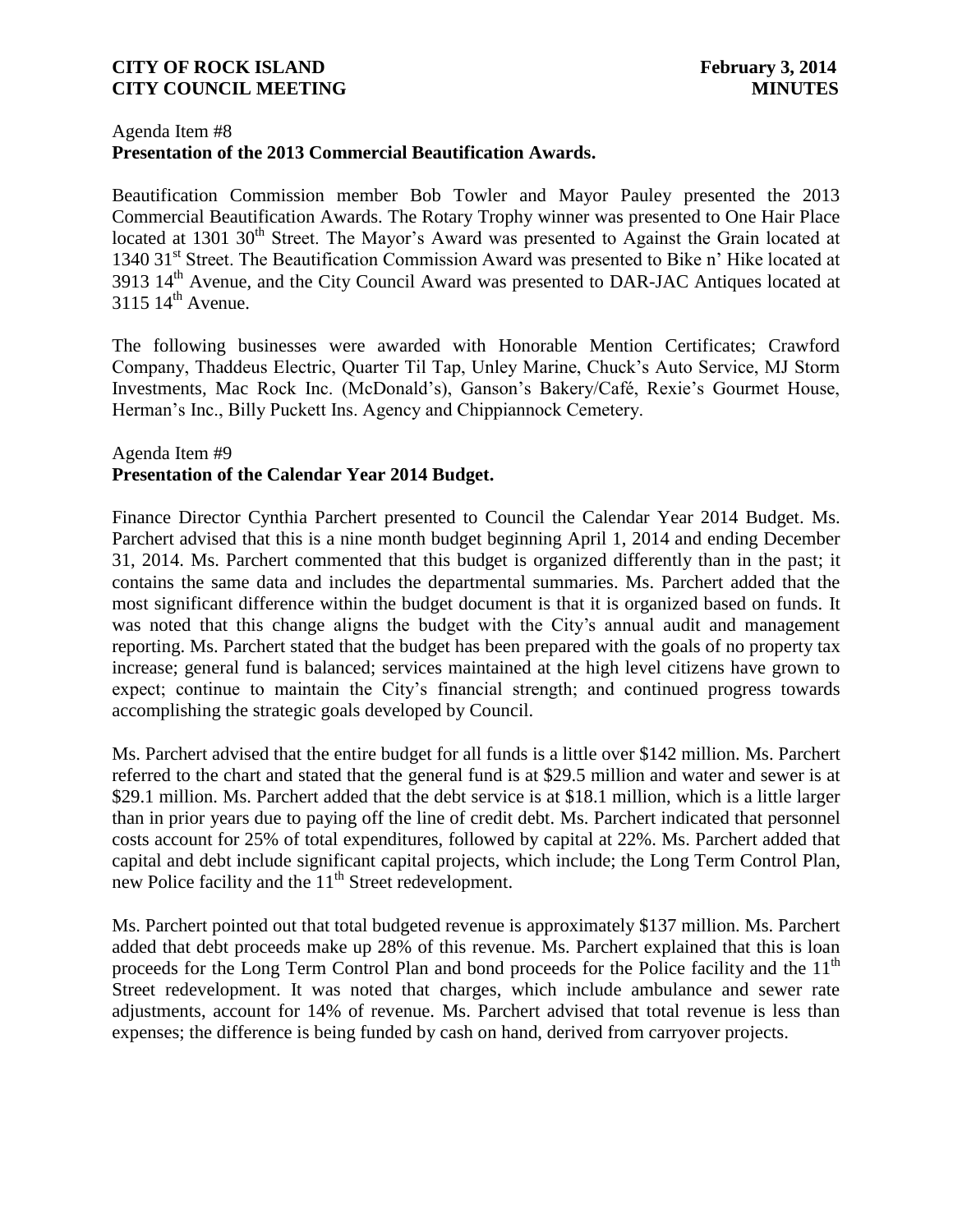Ms. Parchert indicated that the total general fund budget is \$29.5 million. It was noted that 66% of the general fund budget is for personnel expenses, which include police and fire protection services and street repair and snow removal services. Ms. Parchert discussed the general fund budget expenses as it related to various City departments. It was noted that the largest share is police at 34%. Ms. Parchert stated that 84% of general fund spending is for the core services of Police, Fire and Public Works. Ms. Parchert then discussed general fund carryover history.

Ms. Parchert discussed equalized assessed value and property taxes. Ms. Parchert pointed out that the City's equalized assessed value (EAV) has decreased over the past two years. It was noted that this year, the EAV is expected to decrease 2.5%. Ms. Parchert advised that property tax allocations is projected at \$10,716.640.00. Ms. Parchert added that 43% of this revenue is allocated to support police and fire pensions, which is up 4% from 2013. Ms. Parchert offered that general fund support receives 20% of the property tax, and it is down 4% from 2013. It was noted that Library, Parks and Recreation and Public Benefit remain the same as 2013.

Ms. Parchert discussed property tax support for general fund operations. In addition, Ms. Parchert discussed equalized assessed value and property tax as it related to homeowners. Ms. Parchert pointed out that any property tax increase in a Rock Island home owner's property tax bill would not be attributed to City operations. Ms. Parchert noted that the tax rate has remained relatively stable since 2011.

Ms. Parchert stated that the budget maintains a high quality of services to the City's residents and businesses, and through this process, a financial plan has been prepared that will maintain the financial strength of the City. Ms. Parchert noted that this budget clearly reflects all the positive things that are being planned and accomplished. Ms. Parchert advised that the City has some challenges just as all the other communities do. However, the budget indicates the City's ability to meet and address those challenges. Ms. Parchert stated that the entire budget will be presented in detail at the two upcoming Saturday work sessions (February 8<sup>th</sup> and February 15<sup>th</sup>). Ms. Parchert added that the budget will be presented for approval in March so that it is adopted prior to the beginning of the City's nine month year beginning April  $1<sup>st</sup>$ .

Ms. Parchert thanked everyone involved with the budget preparation. Ms. Parchert also thanked Budget Coordinator Don Reichert for all of his efforts in putting the budget documents together.

Mayor Pauley stated that the budget will be reviewed in detail over the next two weekends.

#### Agenda Item #10

# **Public Hearing on a request from Wanda Shelton for a Special Use Permit to operate a resale shop out of the attached two-car garage at 2405 34th Avenue.**

Mayor Pauley closed the regular meeting at 7:19 pm and opened a Public Hearing on a request from Wanda Shelton for a Special Use Permit to operate a resale shop out of the attached two-car garage at 2405 34<sup>th</sup> Avenue.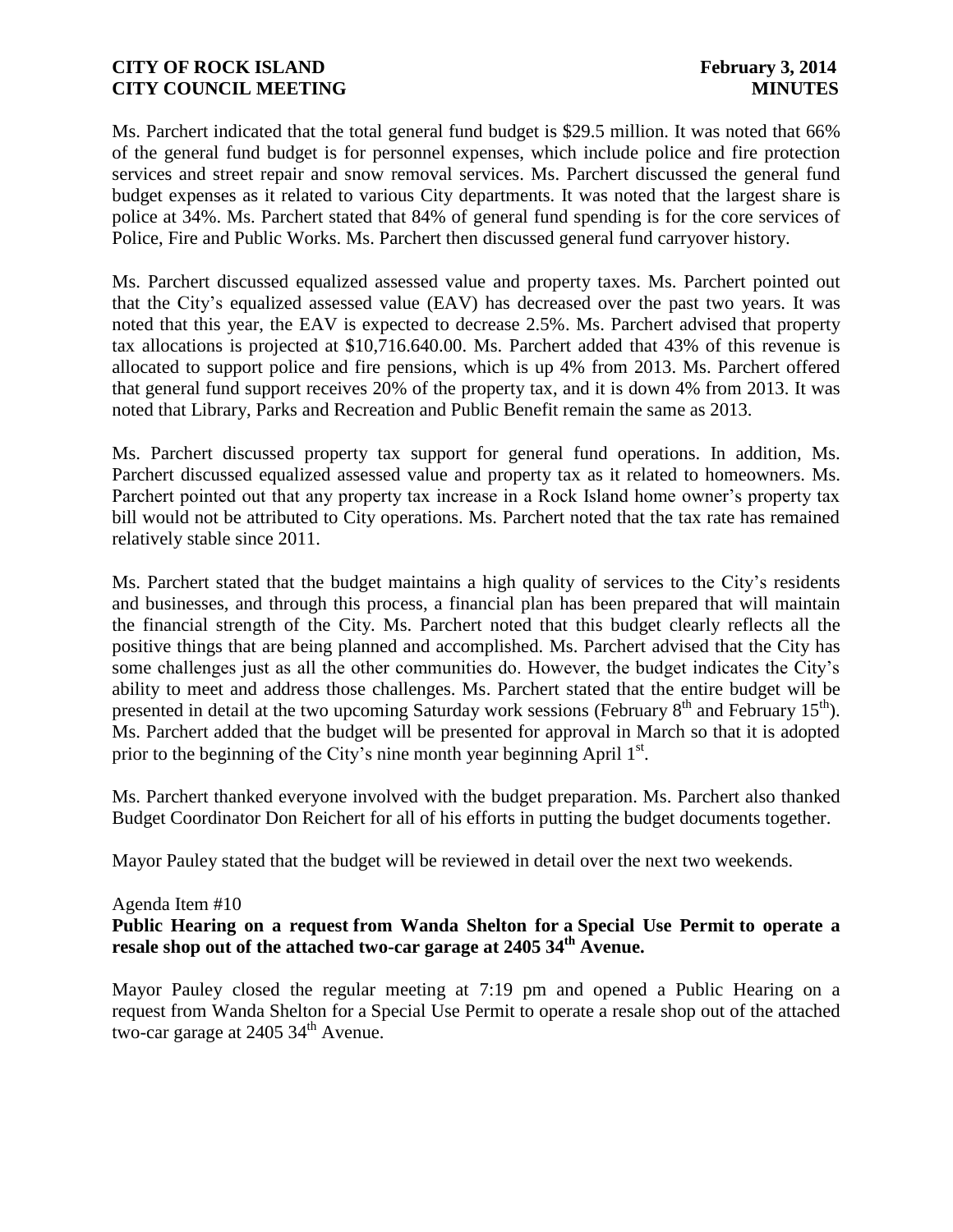Ms. Wanda Shelton of 426 6<sup>th</sup> Street and owner of the property at 2405 34<sup>th</sup> Avenue stepped forward. Mayor Pauley swore in Ms. Shelton.

Ms. Shelton stated that she wanted to turn the garage into a resale shop. Ms. Shelton added that she started a nonprofit in February of last year. Ms. Shelton noted that 10% of the funds will go to the organization, which is for children. Ms. Shelton indicated that donated items would be sold from the shop and after it gets started, she would like to turn the whole house into a resale shop.

Mayor Pauley inquired as to how many employees there would be. Ms. Shelton responded that there would be two employees for right now.

Alderman Hotle inquired as to how Ms. Shelton would accommodate off-street parking. Ms. Shelton responded that three off-street parking spaces are available and there could be four more parking spaces from the tree to the off-street parking.

Alderman Austin inquired as to whether the garage is heated.

Ms. Shelton commented that after they work on the garage, they are going to add heat. Ms. Shelton stated that the garage will also have restroom facilities.

Mayor Pauley inquired as to whether there was anyone who wished to speak in favor of the Special Use Permit. No one stepped forward.

Mayor Pauley then inquired as to whether there was anyone who wished to speak in opposition to the Special Use Permit.

Mr. Steve Maginas of 3404 25<sup>th</sup> Street stepped forward. Mayor Pauley swore in Mr. Maginas.

Mr. Maginas presented a petition opposing the Special Use Permit, which contained 24 signatures of the neighbors that reside on  $34<sup>th</sup>$  Avenue,  $25<sup>th</sup>$  Street and  $24<sup>th</sup>$  Street. Mr. Maginas commented that they oppose the Special Use Permit because there are a number of small children that play in the area; there are no sidewalks, and very little off-street parking. Mr. Maginas added that the road is in poor condition in places and higher traffic will make it worse. Mr. Maginas concluded that it would be a significant change to put a commercial structure in this residential area.

Ms. Chris Smith of 2410 34<sup>th</sup> Avenue stepped forward. Mayor Pauley swore in Ms. Smith.

Ms. Smith stated that she had concerns in regards to the garage door being left open during the summer with all of the donated items. Ms. Smith added that the garage only holds so much and she would be looking at a garage sale all summer. Ms. Smith was also concerned about security issues, the children and parking issues.

Ms. Shelton stepped forward and stated that the garage will be closed in; it would not be an open garage.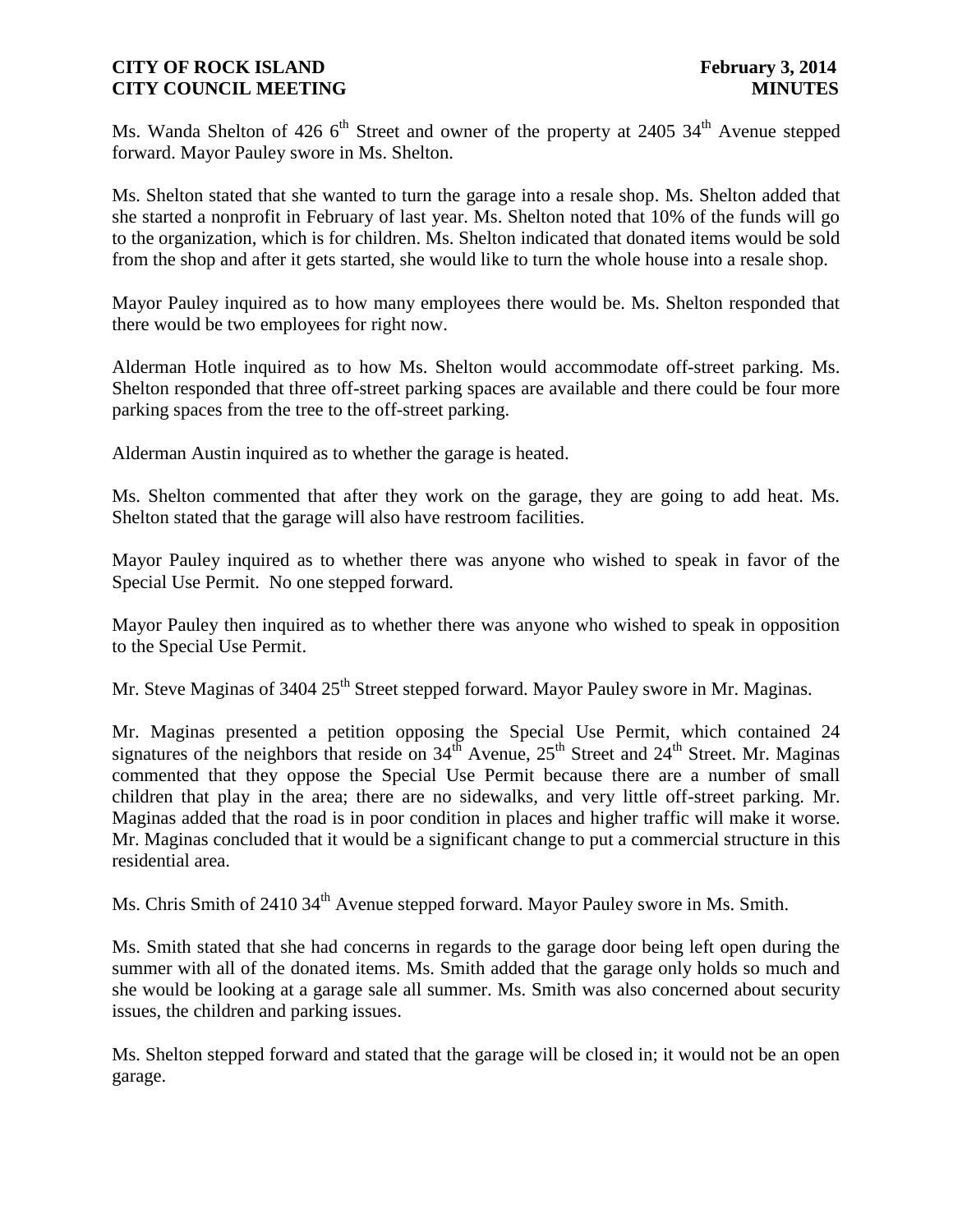With no other person present to speak in favor of or in opposition to the Special Use Permit, Mayor Pauley closed the Public Hearing and reconvened the regular meeting at 7:26 pm.

Alderman Murphy commended Ms. Shelton for wanting to start a business. Alderman Murphy stated that this neighborhood does not have a lot of other businesses. Alderman Murphy added that this residential neighborhood would not be a good fit for Ms. Shelton's business. Alderman Murphy advised that there may be other locations in the City for Ms. Shelton's business. Alderman Murphy suggested that Ms. Shelton contact the Community and Economic Development Department to help her find a reasonable location.

After discussion, it was moved by Alderman Tollenaer and seconded by Alderman Austin to deny the special use permit as recommended because the site does not meet the seven standards identified in the zoning ordinance and approving the use without adequate parking would alter the character of the neighborhood. The motion carried by the following Aye and No vote; those voting Aye being; Alderman Tollenaer, Alderman Hotle, Alderman Murphy, Alderman Austin and Alderman Conroy; those voting No, none.

Agenda Item #11

# **A Special Ordinance providing for the donation of two City owned properties at 914 3rd Avenue and 922 3rd Avenue to The Arc of the Quad Cities.**

It was moved by Alderman Hotle and seconded by Alderman Austin to consider, suspend the rules and pass the ordinance. The motion carried by the following Aye and No vote; those voting Aye being; Alderman Tollenaer, Alderman Hotle, Alderman Murphy, Alderman Austin and Alderman Conroy; those voting No, none.

#### Agenda Item #12 **CLAIMS**

It was moved by Alderman Austin and seconded by Alderman Tollenaer to accept the following reports and authorize payments as recommended. The motion carried by the following Aye and No vote; those voting Aye being; Alderman Tollenaer, Alderman Hotle, Alderman Murphy, Alderman Austin and Alderman Conroy; those voting No, none.

a. Report from the Human Resources Department regarding payment in the amount of \$10,870.67 to Jackson Square Lofts for General Liability claim.

b. Report from the Human Resources Department regarding payment in the amount of \$6,589.88 to Kutsunis and Weng P.C. for legal services rendered for the month of January.

c. Report from the Information Technology Department regarding payment in the amount of \$11,576.20 to DLT Solutions, Inc. for the annual Autodesk subscription maintenance.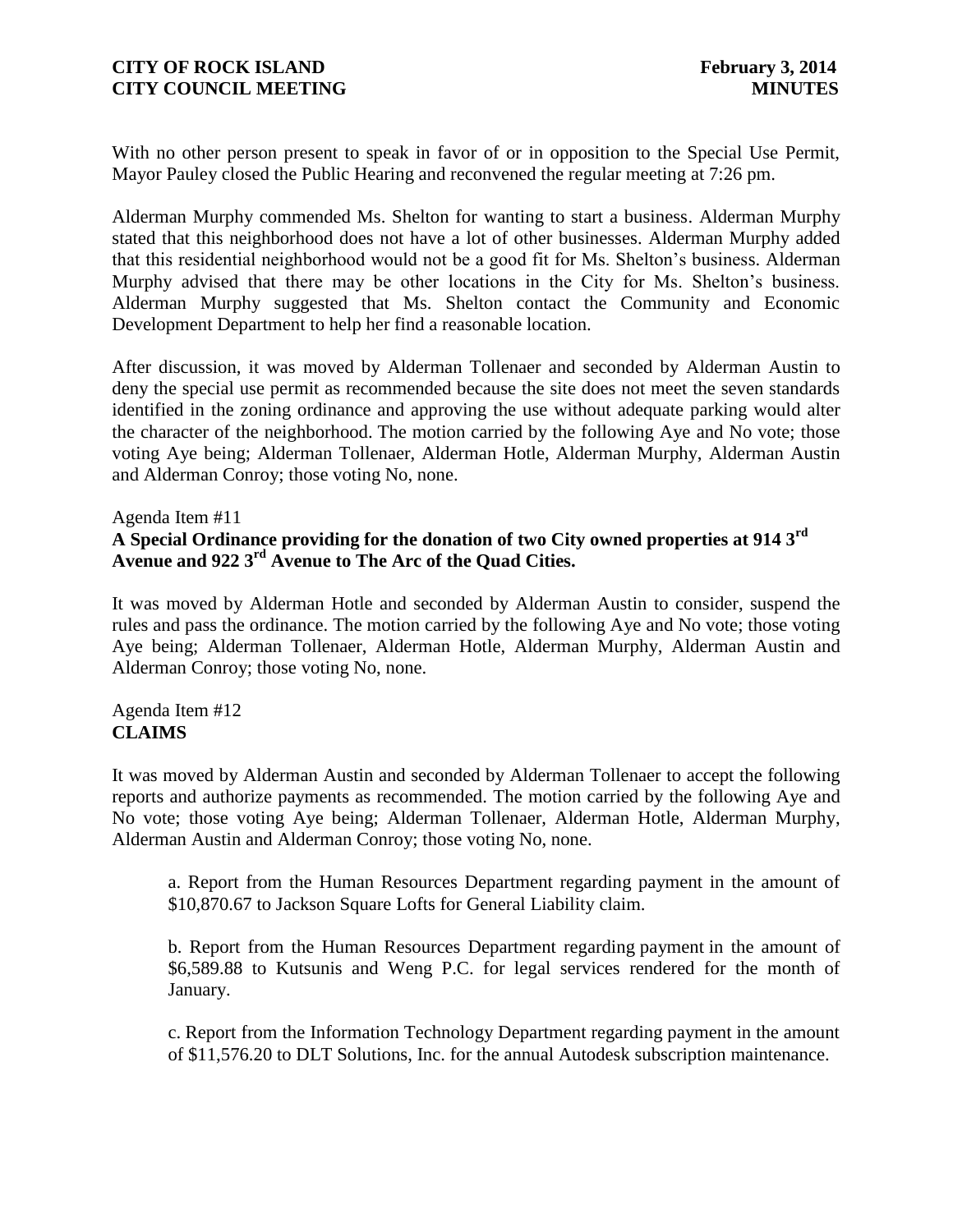d. Report from the Public Works Department regarding payment #2 and final in the amount of \$41,387.79 to Walter D. Laud for the  $37<sup>th</sup>$  Avenue Reconstruction:  $30<sup>th</sup>$  Street to 32<sup>nd</sup> Street Special Assessment project.

e. Report from the Public Works Department regarding payment #4 in the amount of \$109,382.19 to Brandt Construction Company for the  $23<sup>rd</sup>$  Avenue Reconstruction:  $12<sup>th</sup>$  to  $17<sup>th</sup>$  Street project.

f. Report from the Public Works Department regarding payment #3 in the amount of \$31,857.14 to Gilbane Building Company for the Rock Island Police Station project.

g. Report from the Public Works Department regarding payment #27 in the amount of \$3,261,994.61 to Civil Constructors, Inc. for the Wet Weather Treatment System project.

#### Agenda Item #13

#### **Claims for the weeks of January 17 through January 23 in the amount of \$1,155,160.74 and January 24 through January 30 in the amount of \$945,237.28.**

Alderman Tollenaer moved and Alderman Hotle seconded to allow the claims. The motion carried by the following Aye and No vote; those voting Aye being; Alderman Tollenaer, Alderman Hotle, Alderman Murphy, Alderman Austin and Alderman Conroy; those voting No, none.

## Agenda Item #14 **Payroll for the weeks of January 6 through January 19 in the amount of \$1,328,977.87.**

It was moved by Alderman Tollenaer and seconded by Alderman Murphy to allow the payroll. The motion carried by the following Aye and No vote; those voting Aye being; Alderman Tollenaer, Alderman Hotle, Alderman Murphy, Alderman Austin and Alderman Conroy; those voting No, none.

## Agenda Item #15 **Report from the Finance Department regarding purchase card claims for the month of December in the amount of \$55,297.02.**

It was moved by Alderman Tollenaer and seconded by Alderman Murphy to approve the purchase card claims as recommended. The motion carried by the following Aye and No vote; those voting Aye being; Alderman Tollenaer, Alderman Hotle, Alderman Murphy, Alderman Austin and Alderman Conroy; those voting No, none.

#### Agenda Item #16

**Report from the Human Resources Department regarding Builder's risk insurance, recommending payment to Cleveland Insurance Group and the necessary budget adjustment in the amount of \$21,959.00 for coverage of materials, fixtures and/or equipment being used in the construction of the Mill Street Waste Water Treatment Plant structure.**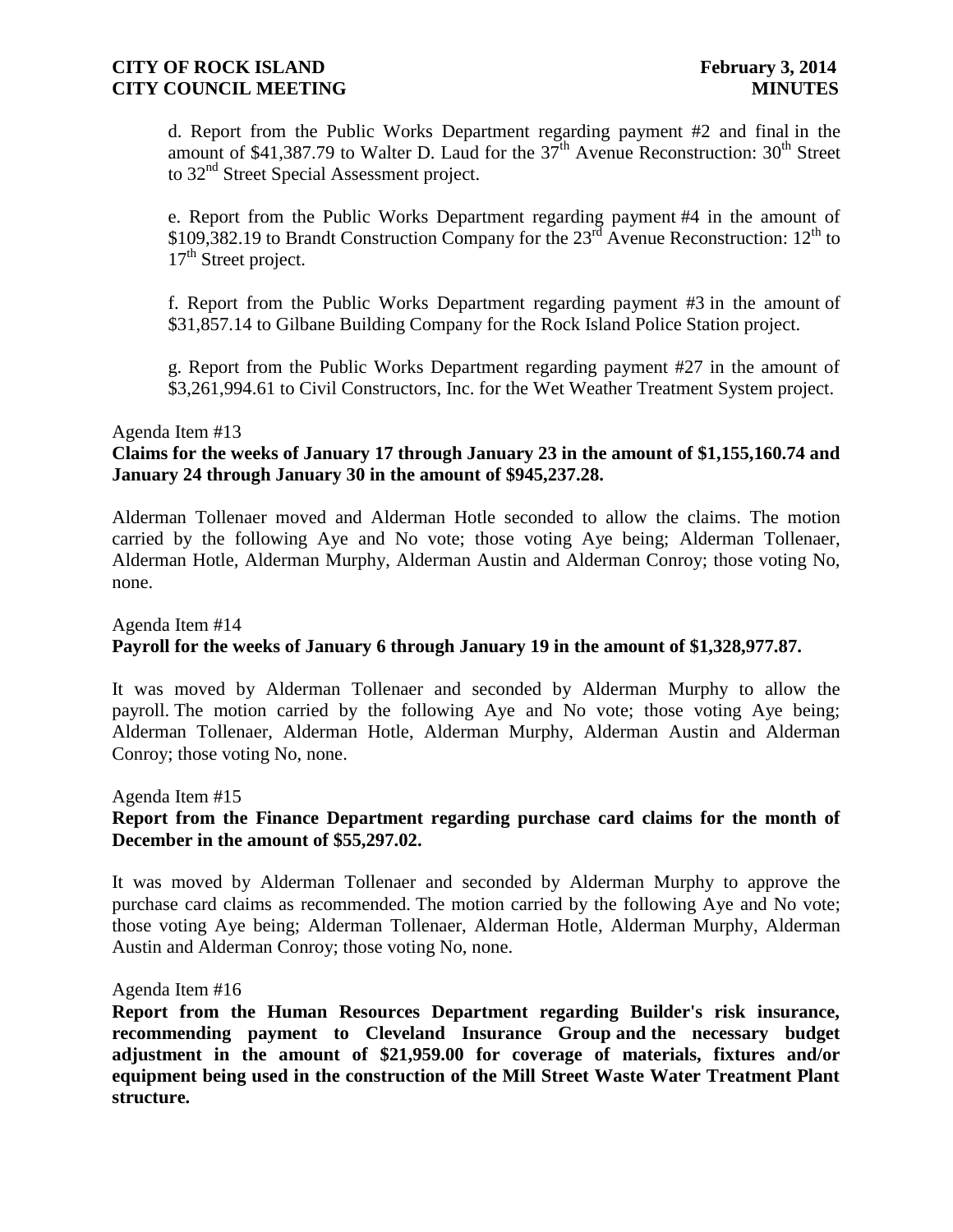Alderman Murphy moved and Alderman Conroy seconded to approve the payment and budget adjustment as recommended. The motion carried by the following Aye and No vote; those voting Aye being; Alderman Tollenaer, Alderman Hotle, Alderman Murphy, Alderman Austin and Alderman Conroy; those voting No, none.

#### Agenda Item #17

**Report from the Public Works Department regarding the purchase of an Aries Seeker Series Lateral Inspection System (sewer camera) from Coe Equipment, Inc. in the amount of \$16,076.00 and the trade-in of the Aries TR 7000 Steerable Large Line Tractor with controller**.

It was moved by Alderman Conroy and seconded by Alderman Hotle to approve the purchase as recommended and authorize trade-in. The motion carried by the following Aye and No vote; those voting Aye being; Alderman Tollenaer, Alderman Hotle, Alderman Murphy, Alderman Austin and Alderman Conroy; those voting No, none.

#### Agenda Item #18

**Report from the Police Department regarding request for proposals for consulting services to assist in the Rock Island public safety radio system upgrade, recommending Mazzitello Professional Services in an amount not to exceed \$25,000.00.**

It was moved by Alderman Murphy and seconded by Alderman Hotle to approve the proposal as recommended and authorize the City Manager to execute the contract documents.

Discussion followed. Alderman Austin inquired upon Police Chief Jeff VenHuizen to explain this item.

Chief VenHuizen advised that the Rock Island Police Department is going to be moving from the VHF UA radio system to a 800 MHz communications system. Chief VenHuizen stated that the current system is outdated and in need of upgrades and the new 800 MHz system is the gold standard platform for public safety. Chief VenHuizen advised that this new system will allow the Police Department to have complete interoperability with the neighboring jurisdictions, which is critical in a time of crisis. Police Chief VenHuizen explained that the biggest challenge the department is faced with in regards to multiple agencies responding to a scene is the ability to communicate in a crisis. Council and Police Chief VenHuizen further discussed this item.

After discussion, the motion carried by the following Aye and No vote; those voting Aye being; Alderman Tollenaer, Alderman Hotle, Alderman Murphy, Alderman Austin and Alderman Conroy; those voting No, none.

Agenda Item #19

**Report from the Finance Department regarding an adjustment to the Fiscal Year 2014 Budget, recommending increasing the CDBG Loan Programs Fund budget in the amount of \$189,181.90.**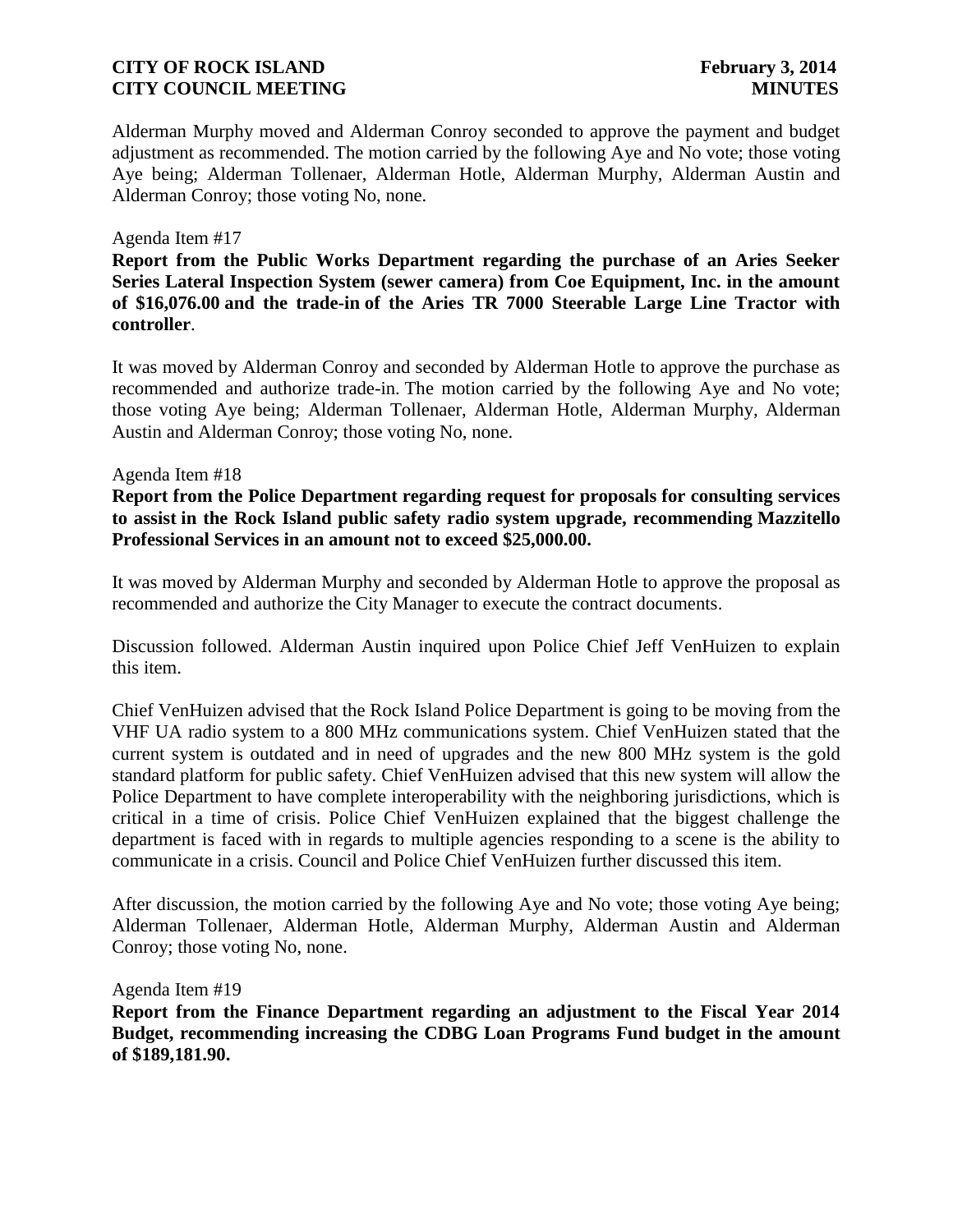It was moved by Alderman Hotle and seconded by Alderman Austin to approve the budget adjustment as recommended. The motion carried by the following Aye and No vote; those voting Aye being; Alderman Tollenaer, Alderman Hotle, Alderman Murphy, Alderman Austin and Alderman Conroy; those voting No, none.

#### Agenda Item #20

**Report from the Community and Economic Development Department regarding review of a one lot minor subdivision final plat of RI - Dollar First Addition located at 2940 11th Street.**

Alderman Conroy moved and Alderman Murphy seconded to approve the final plat as recommended. The motion carried by the following Aye and No vote; those voting Aye being; Alderman Tollenaer, Alderman Hotle, Alderman Murphy, Alderman Austin and Alderman Conroy; those voting No, none.

#### Agenda Item #21

**Report from the City Clerk regarding a request from Kavanaugh's Hilltop Tavern for an additional day of Friday, March 14, 2014 from 7:00 pm to 11:30 pm as part of their outdoor tented event for St Patrick's Day at 1228 30th Street.**

It was moved by Alderman Hotle and seconded by Alderman Austin to approve the additional day as recommended, subject to complying with all liquor license regulations and subject to being closed down early if noise complaints are received. The motion carried by the following Aye and No vote; those voting Aye being; Alderman Tollenaer, Alderman Hotle, Alderman Murphy, Alderman Austin and Alderman Conroy; those voting No, none.

Agenda Item #22 **Other Business.**

No one signed up to address Council to speak on a topic.

Alderman Murphy reminded everyone to Shop Rock Island. Alderman Murphy stated that Martinis on the Rock is under new ownership and it has a new name, which is On The Rock Grille and Bar. Alderman Murphy indicated that they are located at 34<sup>th</sup> Street and Blackhawk Road. Alderman Murphy commented that they have specials every day including all you can eat catfish on Friday nights. Alderman Murphy added that they also have entertainment in the heated enclosed pavilion off and on throughout the month. Alderman Murphy encouraged everyone to shop local.

## Agenda Item #23 **Executive Session on Personnel, Property Acquisition and Litigation.**

An Executive Session was not held**.**